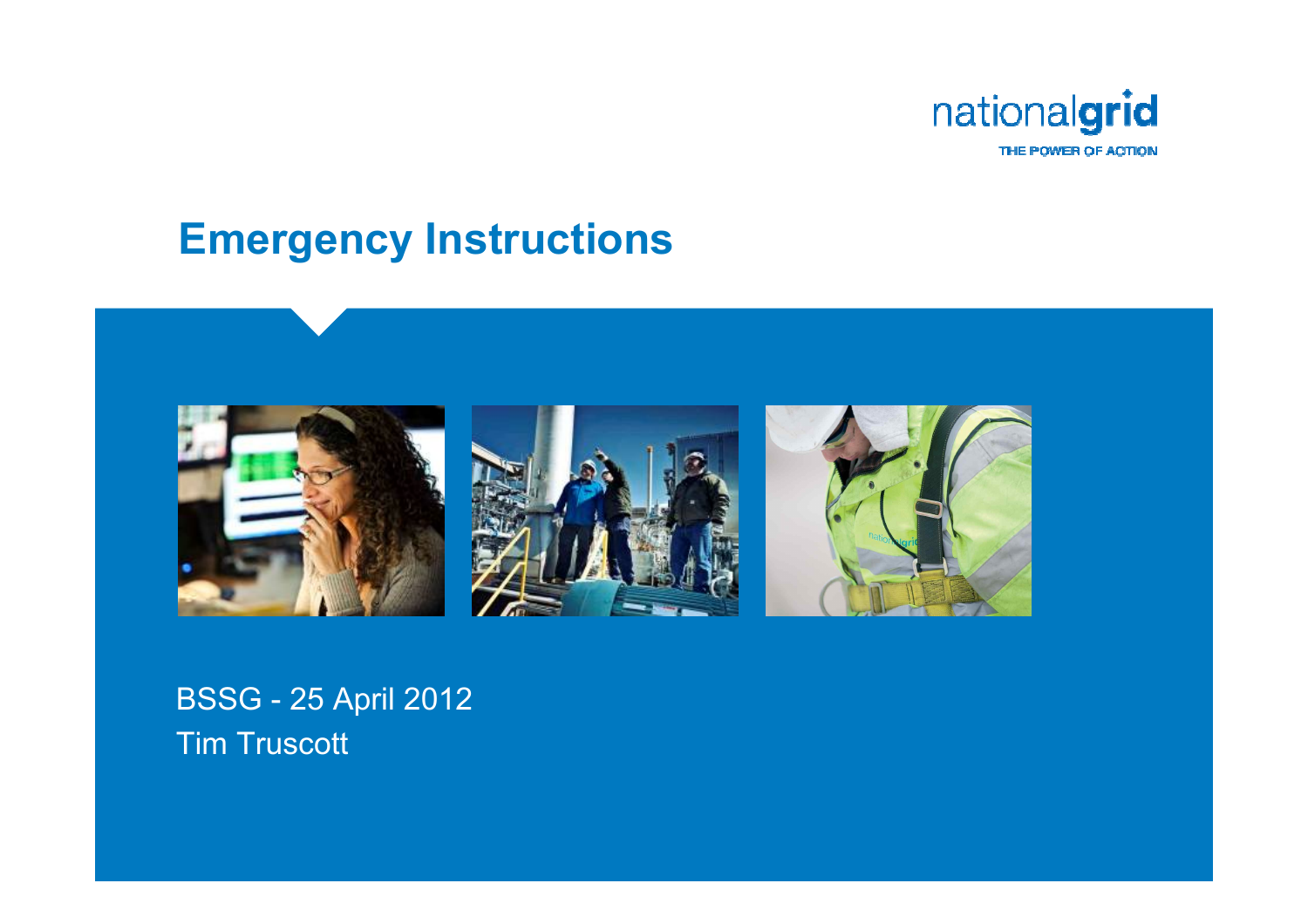

#### **Emergency Instructions**

**■ Emergency Instruction** 

**To preserve the integrity of the NETS and any synchronously connected External System**

**■ Emergency Deenergisation Instruction** 

**Where condition of Transmission Plant may cause damage or injury to people or the NETS**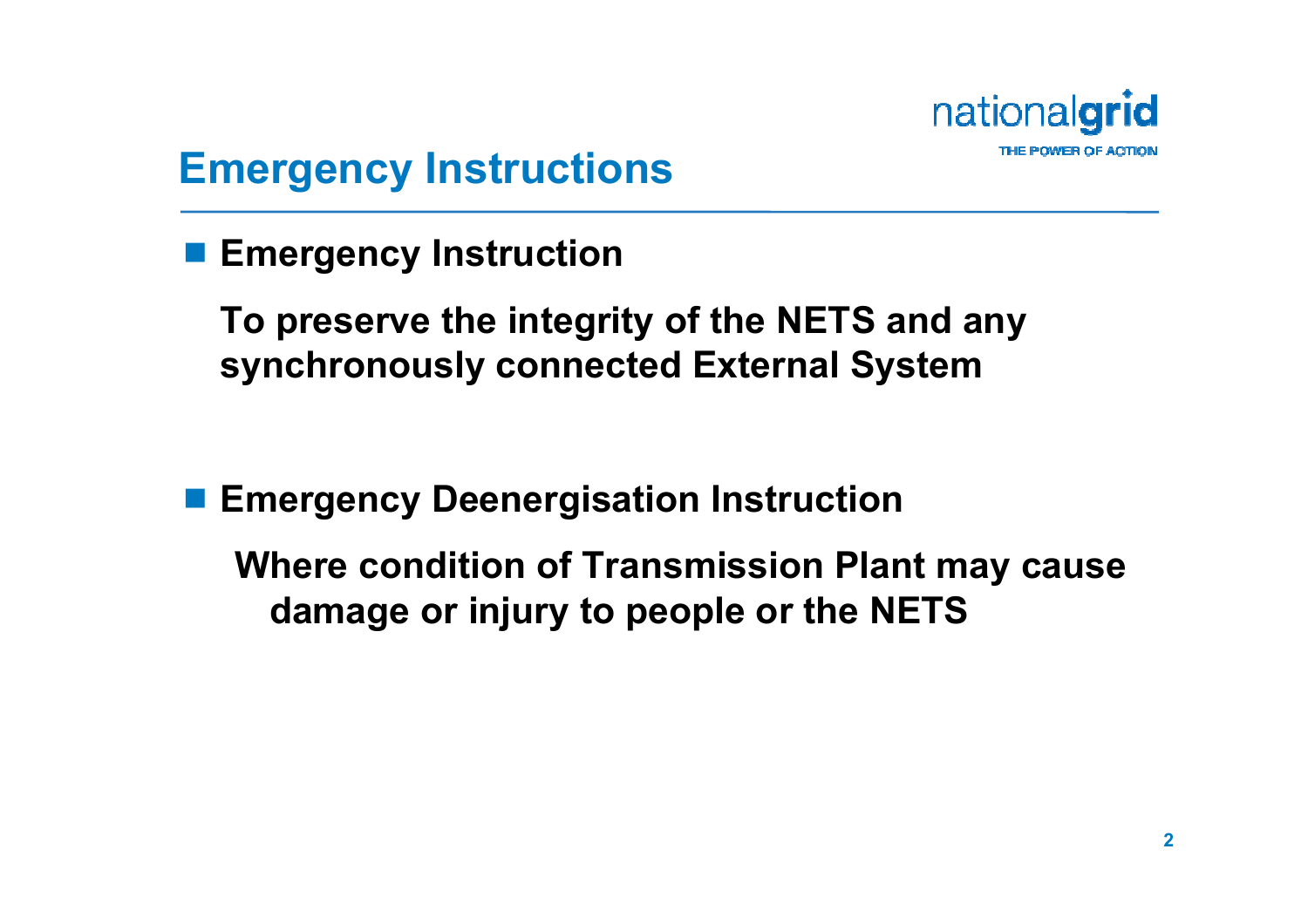### **Emergency Instruction Grid Code Definition**



#### **■ Emergency Instruction**

An instruction issued by **NGET** in emergency circumstances, pursuant to BC2.9, to the **Control Point**  of a **User**. In the case of such instructions applicable to <sup>a</sup>**BM Unit**, it may require an action or response which is outside the **Dynamic Parameters**, **QPN** or **Other Relevant Data**, and may include an instruction to trip a **Genset**.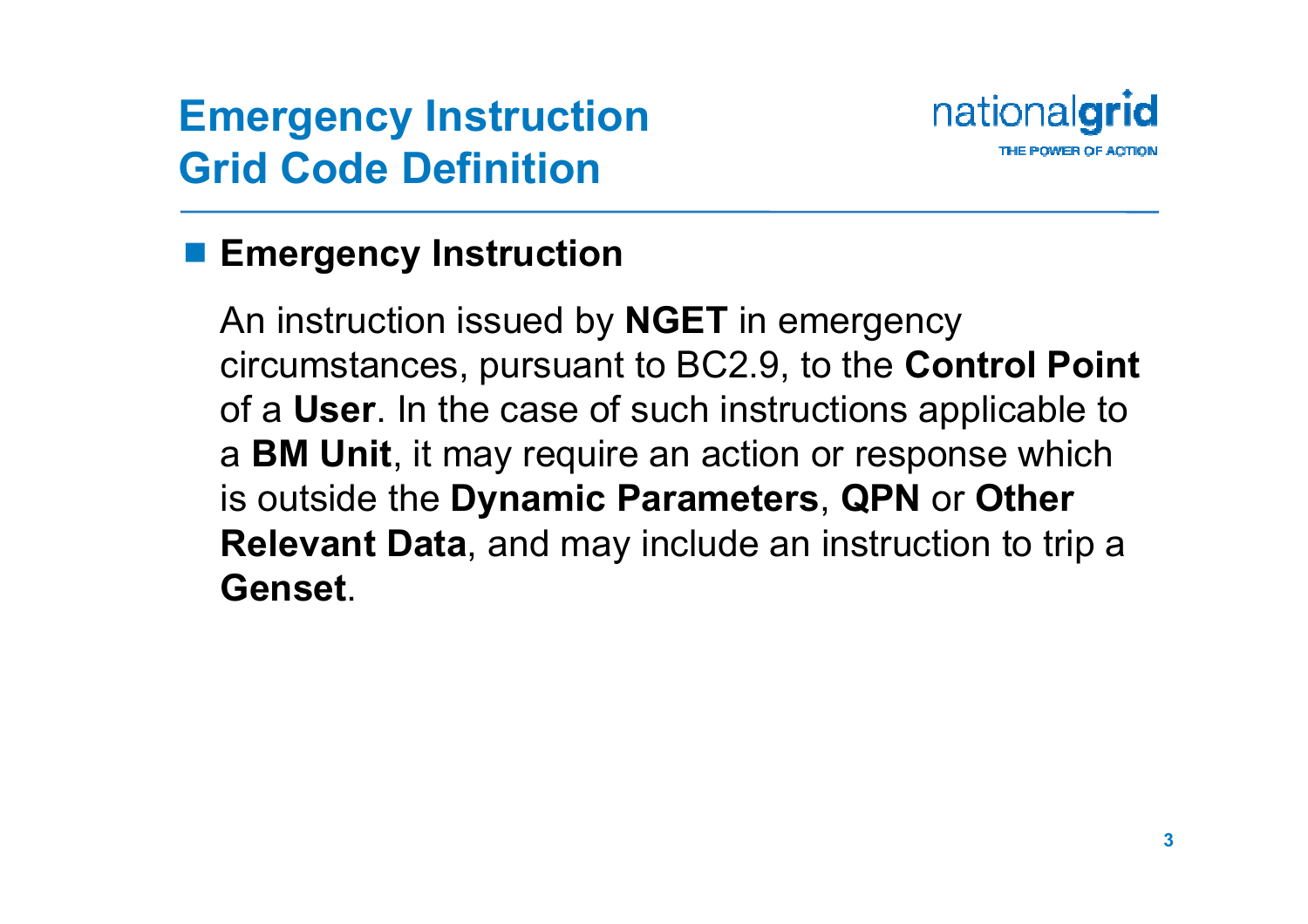

### **Emergency Instructions – BC2.9.1**

- $\mathbb{R}^n$ As determined by NGET in its reasonable opinion
- **To preserve the integrity of the NETS and any synchronously connected External System**
- $\mathbb{R}^3$ Response to events on the NETS or other User's System
- $\mathbb{R}^3$  To maintain adequate System and Localised Negative Reserve Active Power Margin
- $\mathbb{R}^3$ To maintain adequate frequency sensitive Gensets
- $\mathbb{R}^3$ The need to implement Demand Control
- in. The need to implement Black Start or resynchronise a Desynchronised island
- $\mathbb{R}^3$ Request provision of Maximum Generation Service
- in. Need to issue an Emergency Deenergisation Instruction
- $\mathbb{R}^3$ May require a response outside of submitted data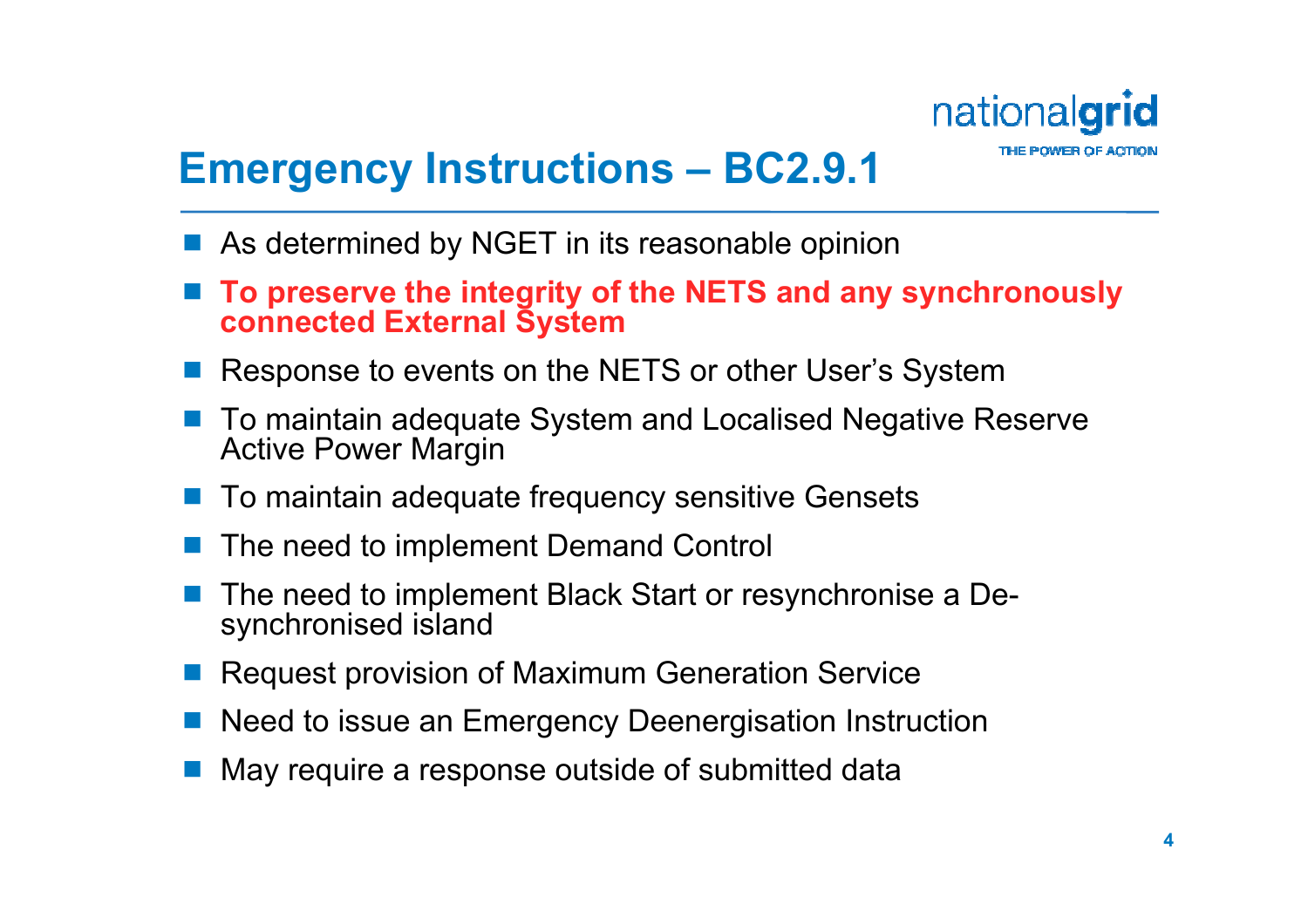

#### **Planning Timescales**

- Need to use Emergency Instructions can be notified at:
- 2-5 Years ahead
	- $\blacklozenge$  Week 34 (OC2.4.1.3.2(e))
- Year ahead
	- $\blacklozenge$  Week 49 (OC2.4.1.3.3(h))
- Current year
	- $\blacklozenge$  When necessary  $(OC2.4.1.3.4(d))$
- **Programming Phase (0-8 weeks ahead)** 
	- $\blacktriangleright$  By 16:00 hours each Thursday (OC2.4.1.3.5(a))
- Day Ahead
	- ◆ By 16:00 each Monday, Tuesday, Wednesday and Thursday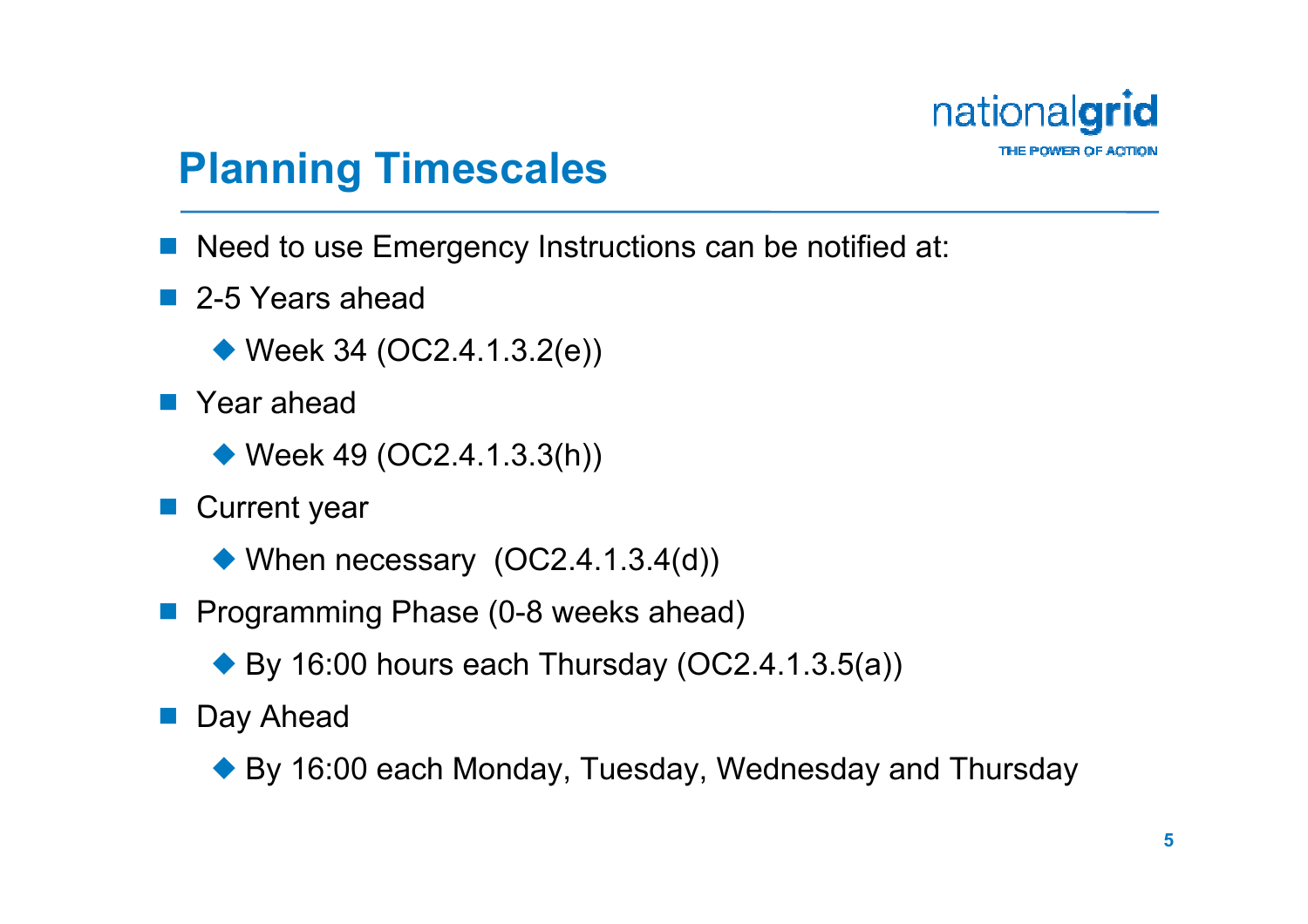

#### **Emergency Instructions - Issue**

- Issued to:
	- ◆ The Control Point of a BMU (BC2.6.2)
	- ◆ The Control Centre of other Network Operators (BC2.6.3)
	- The Control Centre of other System Operators (BC2.6.4)
- Normally given by telephone
- **Prefixed with "This is an Emergency Instruction" Except:** 
	- ◆ Black Start, (All instructions assumed to be Emergency)
	- ¡ Maximum Generation (issued electronically) and
	- ◆ Emergency Deenergisation Instructions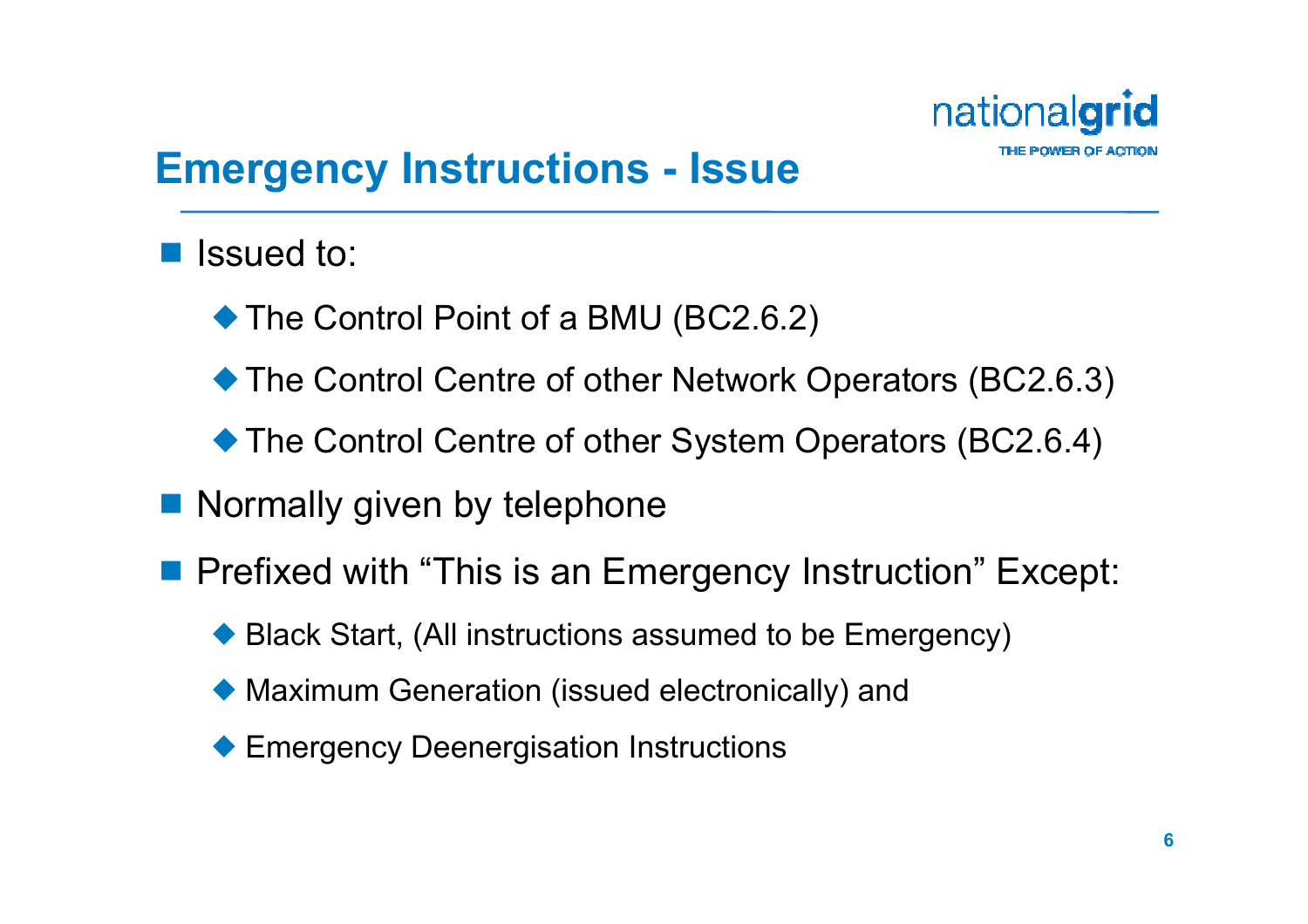

#### **Examples of Use**

- During Risk of System Disturbance (OC7.4.8.8)
- In a Total Shutdown or Partial Shutdown and during the subsequent recovery (OC9.4.4)
- During a Black Start situation, instructions in relation to Black Start Stations and to Network Operators will be deemed to be Emergency Instructions (OC9.4.7.4)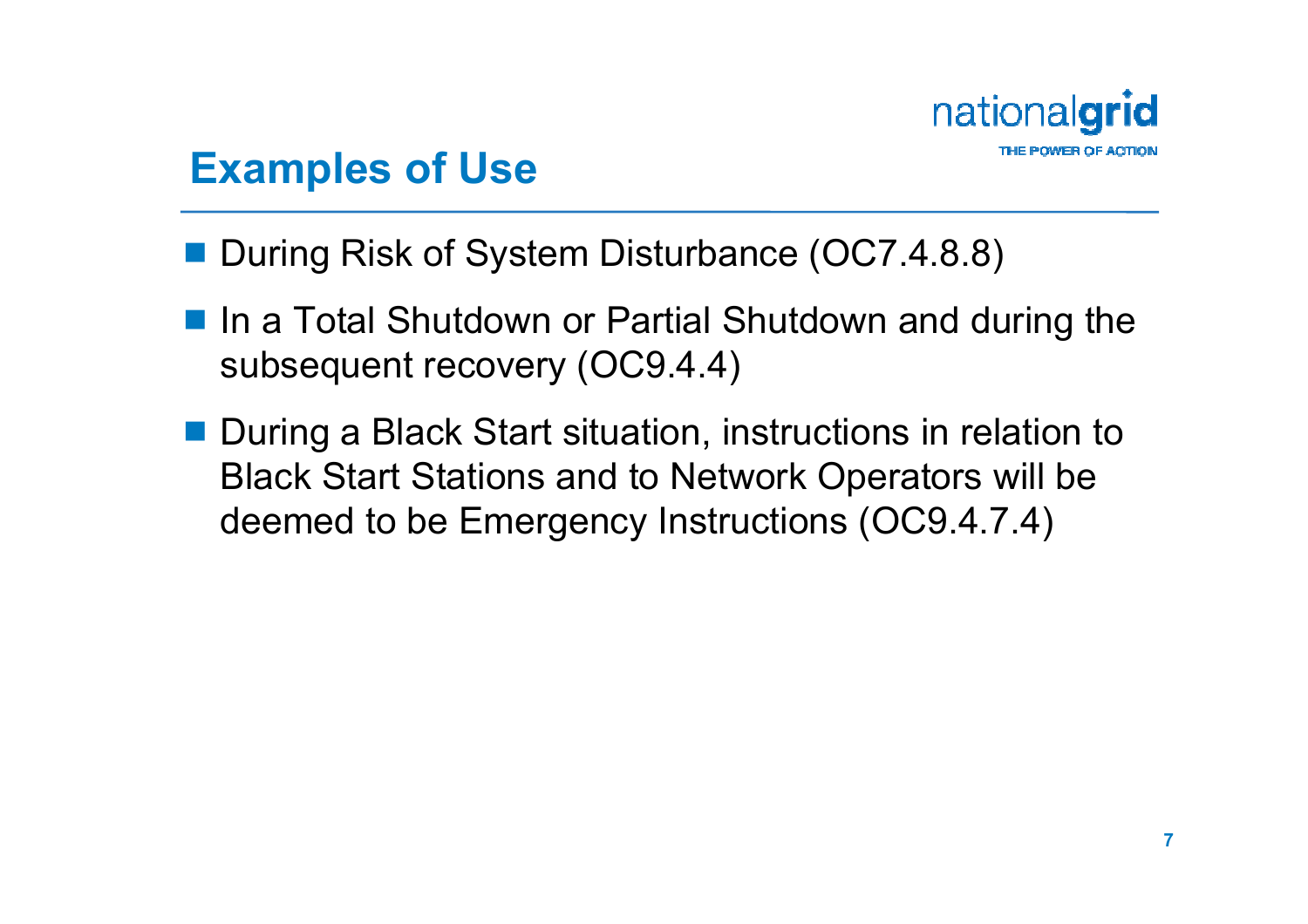

### **Example Instructions (BC2.9.3)**

- $\mathbb{R}^3$ **Generators** 
	- **Trip one or more Gensets**
	- ◆ Trip mills
	- ◆ Part load a generating unit/ CCGT/ Power Park Module
	- ◆ Instruct operation of Generating Units in a Cascade Hydro Scheme
- $\begin{bmatrix} 1 & 1 \\ 1 & 1 \end{bmatrix}$  Network Operators
	- ◆ Demand Reduction and disconnection (ie OC6)
	- ◆ Load transfer between GSPs
	- $\blacklozenge$  Split a network
	- ◆ Disconnect Plant or Apparatus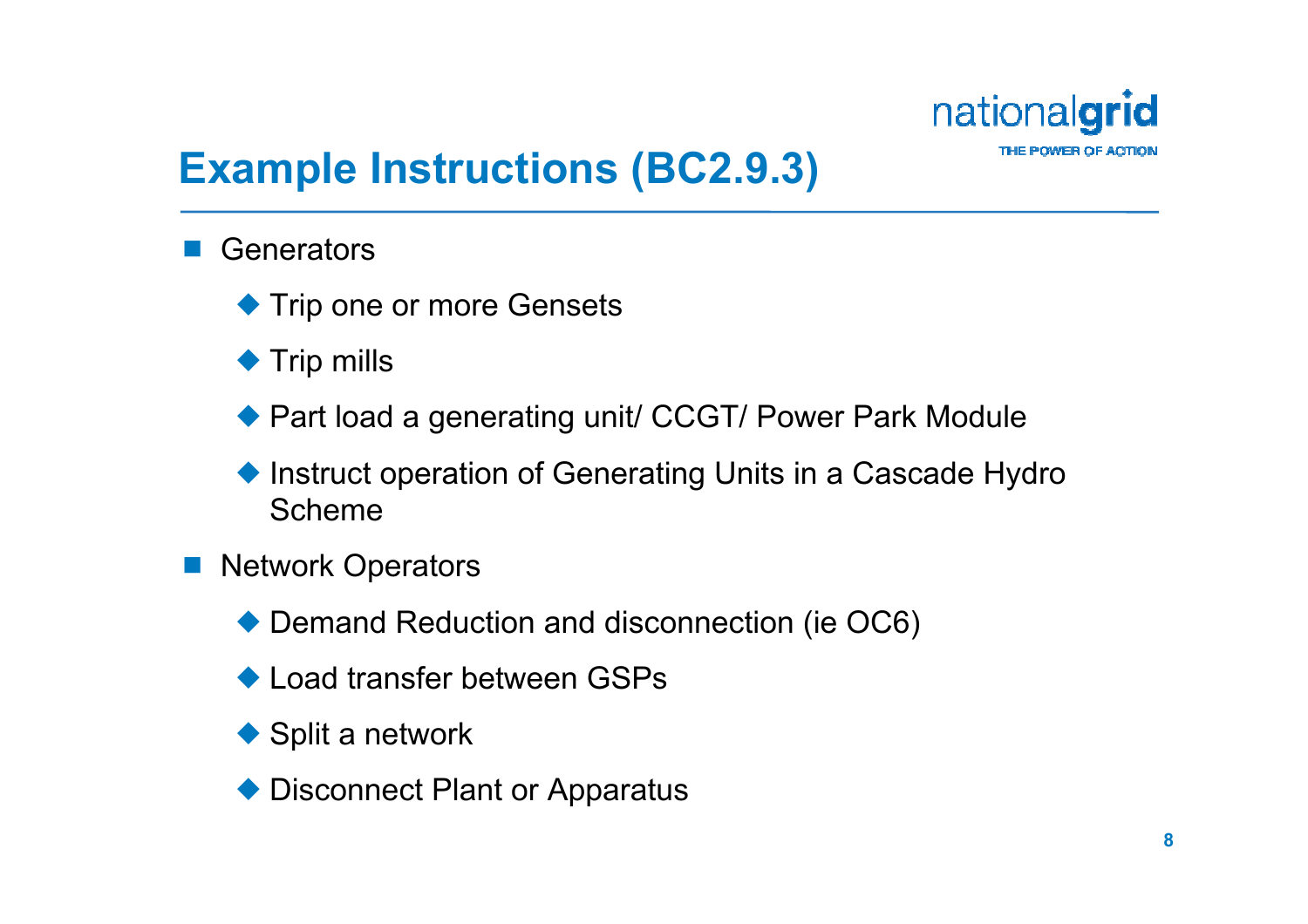## nationalgrid

## **Emergency Instructions - Implementation THE POWER OF A**

- User must respond without delay and using all reasonable endeavours
- May only be rejected on safety grounds (plant or personnel)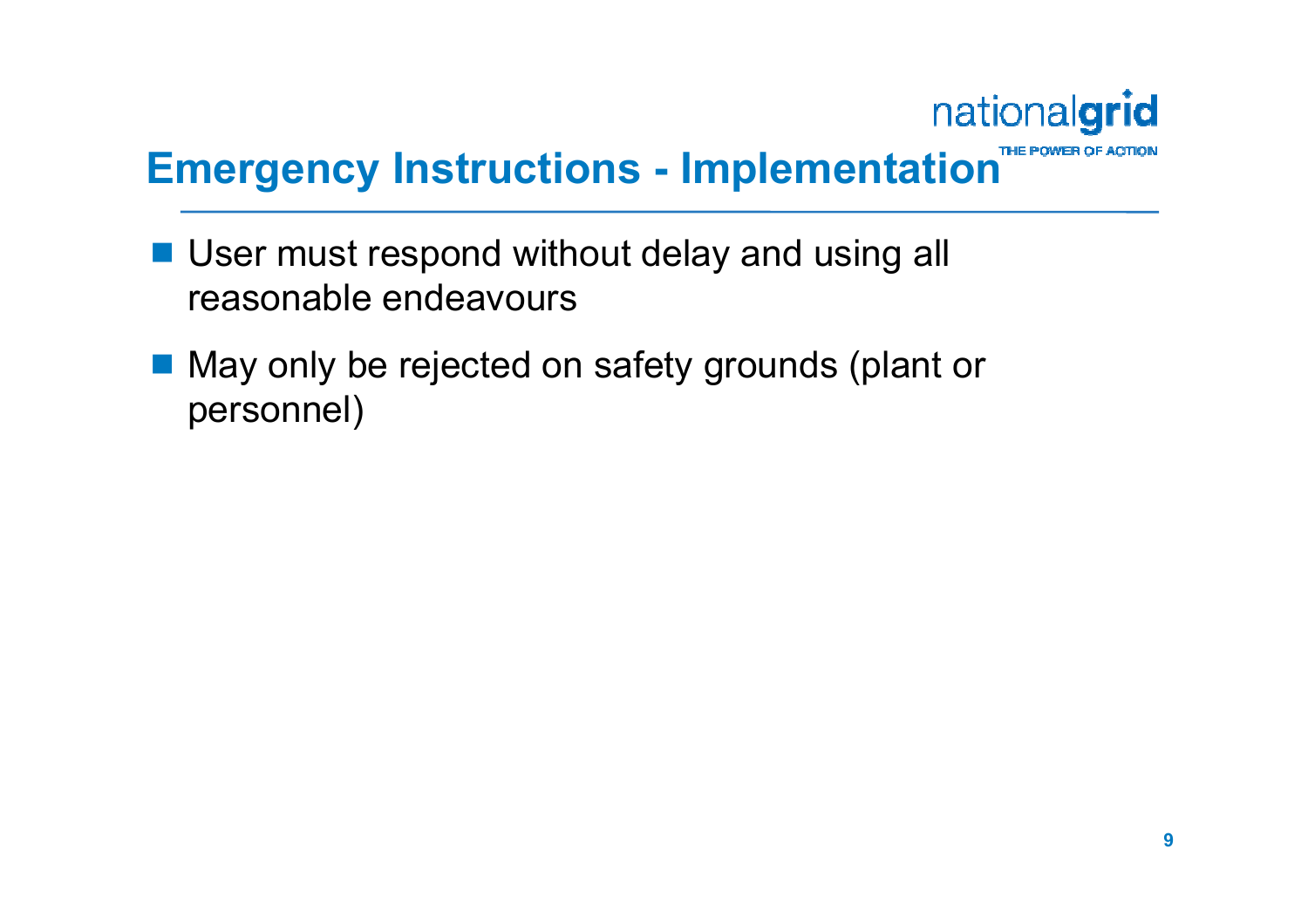# **Emergency Deenergisation Instructions** mationalgrid **Grid Code Definition**

#### **Emergency Deenergisation Instruction**

an **Emergency Instruction** issued by **NGET** to **De-Synchronise** a **Generating Unit**, **Power Park Module**  or **DC Converter** in circumstances specified in the **CUSC**.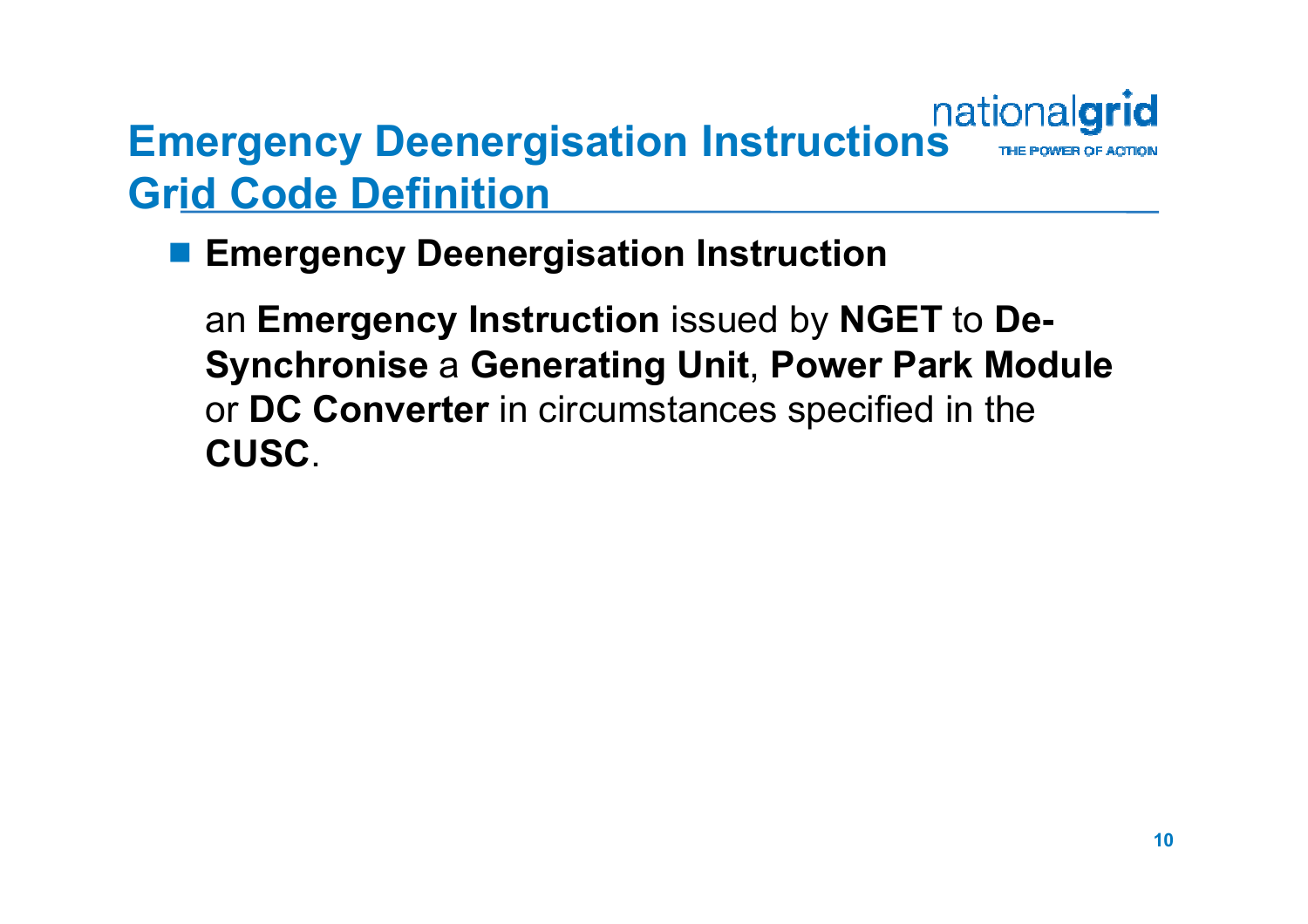## **Emergency Deenergisation Instruction**<br> **GUSS BERGER CUSC Definition**

- $\mathbb{R}^3$  Issued to:
	- ◆ A User to deenergise equipment
	- ◆ A user to MEL to zero
	- ◆ Request a DNO to deenergise User's equipment
- $\mathcal{L}(\mathcal{A})$ **Where** 
	- ◆ Condition of Transmission Plant may cause damage or **injury to people or the NETS**
	- ◆ If the user's equipment is not deenergised (or MEL'd to zero) the Transmission Plant is likely to trip
	- $\blacklozenge$  If the Transmission Plant tripped then the user's equipment would be deenergised